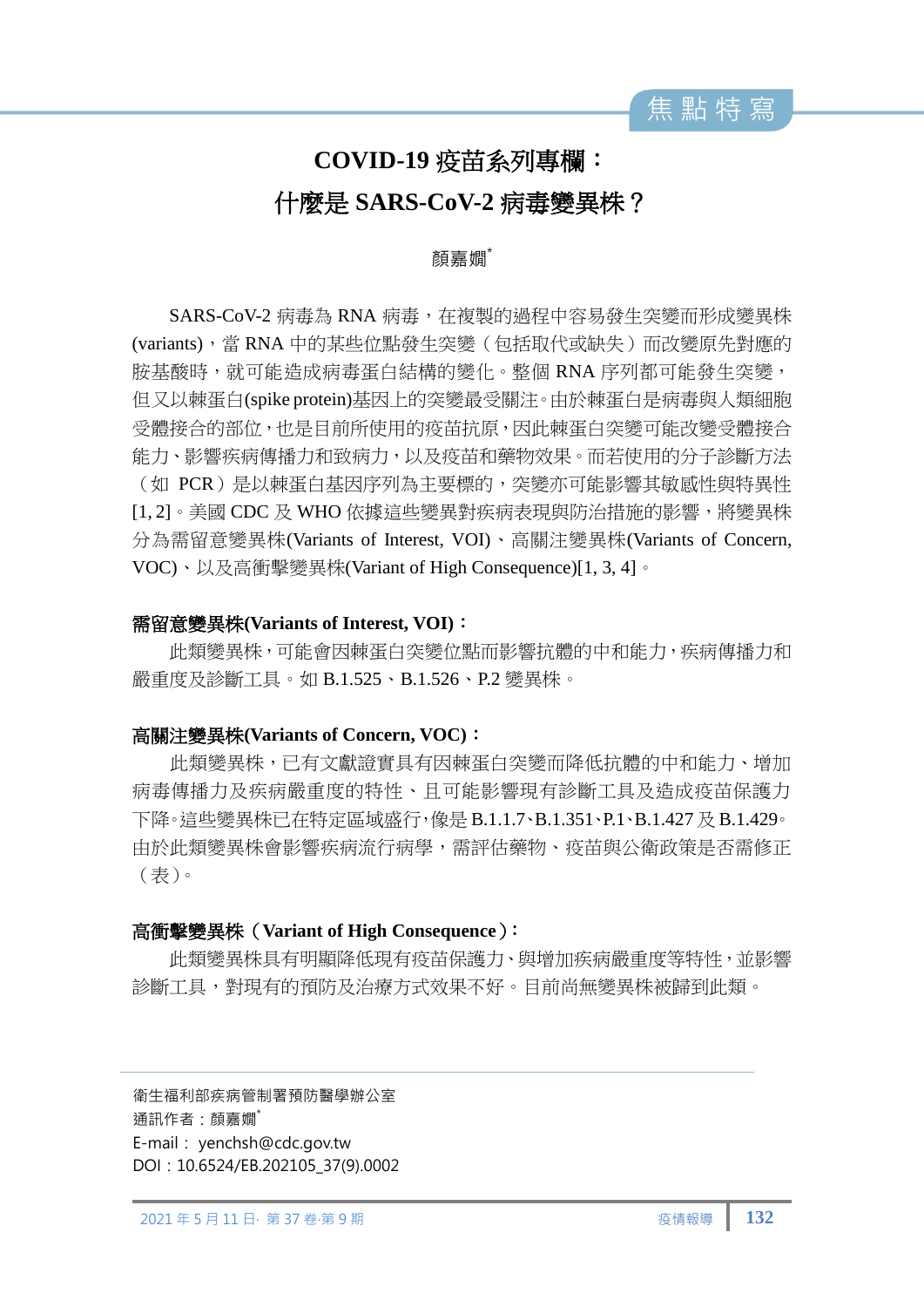由相關文獻可知,高關注變異株雖有機會影響疫苗的抗體中和能力,但抗體中 和能力不等於疫苗保護力,如:B.1.1.7 變異株雖會造成接種 AstraZeneca 或 Pfizer-BioNTech 的抗體中和能力降低,但仍可維持一定的疫苗保護力[8, 12, 14]。此外, 疫苗對於重症仍可具有保護力,如:B.1.351 變異株雖會降低 Janssen 疫苗對 COVID-19 中重度感染的保護力, 卻不影響 Janssen 疫苗對重症的預防[17]。因此, 目前 世界各國並未因變異株之出現而改變疫苗接種建議。

由於 SARS-CoV-2 病毒突變持續在發生,除加強監測是否出現新的變異株外, 非藥物和疫苗的介入措施,對疾病的預防也相當重要。在各國開始疫苗接種計畫 後,更需持續關注已知的變異株對疫苗保護力及疾病表現的影響。

| 主要變異株 VOC 名稱:<br>(PANGO lineage) |                                          | <b>B.1.1.7</b> | <b>B.1.351</b>            | P.1                   | B.1.427/<br><b>B.1.429</b> |                           |
|----------------------------------|------------------------------------------|----------------|---------------------------|-----------------------|----------------------------|---------------------------|
| 最早發現的地區                          |                                          | 英國             | 南非                        | 巴西、日本<br>(巴西移入)       | 美國加州                       |                           |
| 最早發現的時間                          |                                          |                | 2020年9月                   | 2020年8月               | 2020年12月                   | 2020年7月                   |
|                                  | 主要突變或缺失的位點                               |                |                           |                       |                            |                           |
| 缺失(deletion)                     |                                          |                | H69/V70,                  | L242/A243/L           |                            |                           |
|                                  |                                          |                | Y144                      | 244                   |                            |                           |
| 取代(substitution)                 |                                          |                | D614G                     | D614G                 | D614G                      | D614G                     |
|                                  |                                          |                | N501Y                     | K417N                 | K417T ·                    | $L452R \cdot$             |
|                                  |                                          |                | P681H \                   | E484K \               | E484K \                    | $S13I \cdot$              |
|                                  |                                          |                | A570D                     | N501Y                 | N501Y                      | W152C                     |
| 傳播力                              |                                          |                | 增加                        | 增加                    | 增加                         | 增加                        |
| 嚴重度                              |                                          |                | 增加                        | 增加                    | 未知                         | 未知                        |
| 對<br>疫<br>苗<br>的<br>影<br>響       | ChAdOx1<br>(AstraZeneca)                 | 體外抗體中<br>和能力   | 降低[8]                     | 降低[7]                 | 降低[6]                      | 未知                        |
|                                  |                                          | 疫苗保護力          | 降低,但仍具<br>有保護力[8]         | 降低[7]                 | 未知                         | 未知                        |
|                                  | <b>BNT162b2</b><br>(Pfizer-<br>BioNTech) | 體外抗體中<br>和能力   | 降低,但沒有<br>統計學上的意<br>義[11] | 降低[9,10,<br>11, 19]   | 降低[6,9,10,<br>$11$ ]       | 降低,但沒有<br>統計學上的意<br>義[11] |
|                                  |                                          | 疫苗保護力          | 沒有影響[12]                  | 沒有影響[13]              | 未知                         | 未知                        |
|                                  | mRNA-1273<br>(Moderna)                   | 體外抗體中<br>和能力   | 降低,但沒有<br>統計學上的意<br>義[11] | 降低[10, 11,<br>15, 19] | 降低[10, 11]                 | 降低,但沒有<br>統計學上的意<br>義[11] |
|                                  |                                          | 疫苗保護力          | 未知                        | 未知                    | 未知                         | 未知                        |
|                                  | Ad26.COV2.S<br>(Janssen)                 | 體外抗體中<br>和能力   | 沒有影響[16]                  | 未知                    | 未知                         | 未知                        |
|                                  |                                          | 疫苗保護力          | 未知                        | 降低[17]                | 未知 (對 P2<br>沒有影響<br>[17]   | 未知                        |
| 對 PCR 偵測病毒的影響                    |                                          |                | S gene 訊號<br>減弱*[18]      | 未知                    | 未知                         | 未知                        |

表、**SARS-CoV-2** 病毒高關注變異株的比較[3, 5]

\*目前臺灣使用的 PCR 診斷方式(偵測 E、RdRp、N gene)不受 S gene 訊號減弱的影響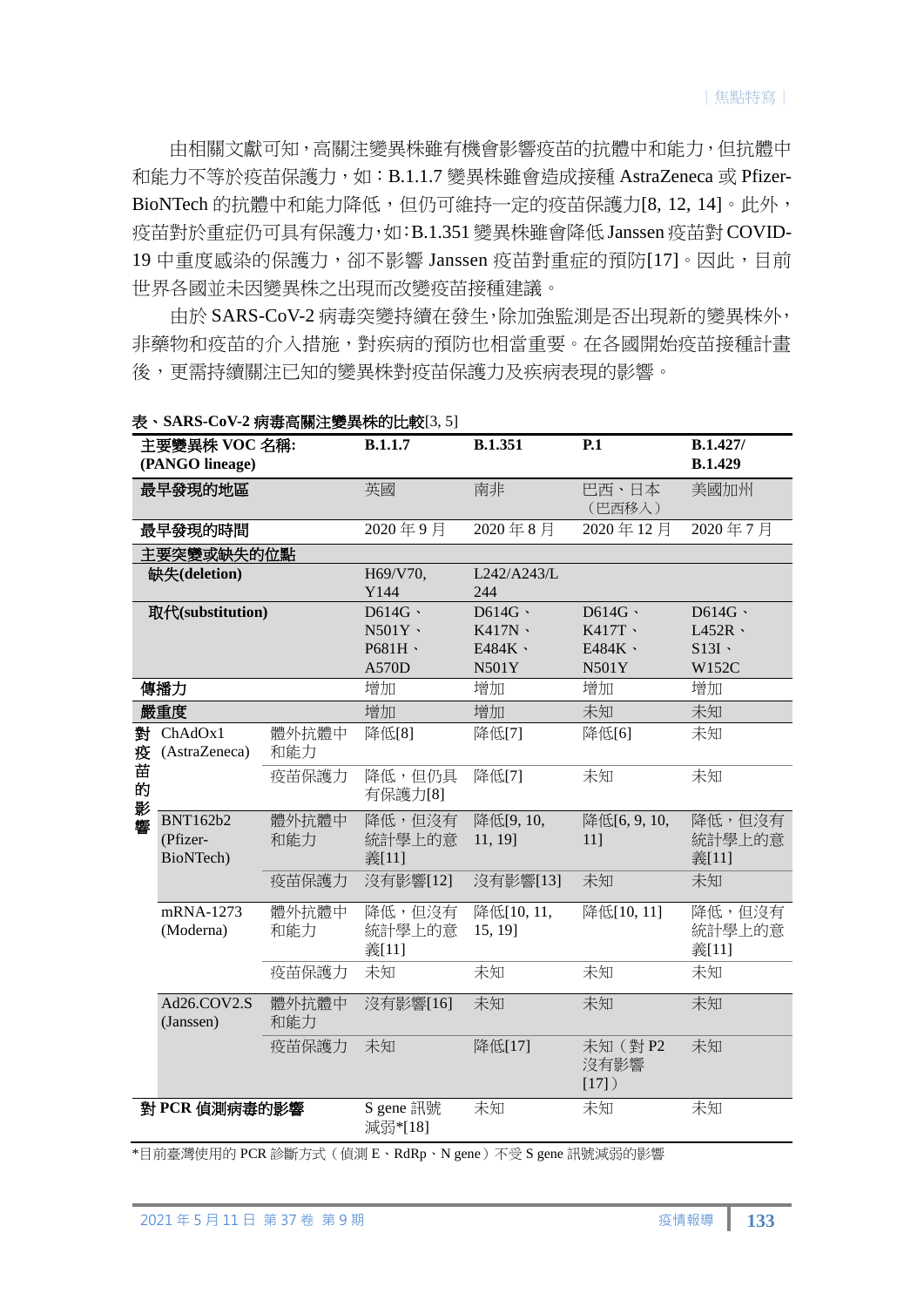# 參考文獻

- 1. World Health Organization. Weekly epidemiological update on COVID-19 23 March 2021. Available at: https://www.who.int/publications/m/item/weeklyepidemiological-update-on-covid-19---23-march-2021 .
- 2. The New York Times. Coronavirus Variants and Mutations. Available at: https:// [www.nytimes.com/interactive/2021/health/coronavirus-variant-tracker.html?](http://www.nytimes.com/interactive/2021/health/coronavirus-variant-tracker.html) search ResultPosition=1.
- 3. Centers for Disease Control. SARS-CoV-2 Variant Classifications and Definitions. Available at: https://www.cdc.gov/coronavirus/2019-ncov/cases-updates/variantsurveillance/variant-info.html#Concern.
- 4. Centers for Disease Control. Variant Proportions in the U.S. Available at: [https://www.cdc.gov/coronavirus/2019-ncov/cases-updates/variant-proportions.](https://www.cdc.gov/coronavirus/2019-ncov/cases-updates/variant-proportions) html.
- 5. European Centre for Disease Prevention and Control. Risk assessment: SARS-CoV-2 - increased circulation of variants of concern and vaccine rollout in the EU/EEA, 14th update. Available at: https://www.ecdc.europa.eu/en/publications-data/covid-19-risk-assessment-variants-vaccine-fourteenth-update-february-2021.
- 6. Dejnirattisai W, Zhou D, Supasa P, et al. Antibody evasion by the Brazilian P.1 strain of SARS-CoV-2. BioRxiv 2021. doi: 10.1101/2021.03.12.435194.
- 7. Madhi SA, Baillie V, Cutland CL, et al. Efficacy of the ChAdOx1 nCoV-19 Covid-19 Vaccine against the B.1.351 Variant. N Engl J Med 2021. doi: 10.1056/ NEJMoa2102214.
- 8. Emary KRW, Golubchik T, Aley P, et al. Efficacy of ChAdOx1 nCoV-19 (AZD1222) vaccine against SARS-CoV-2 variant of concern 202012/01 (B.1.1.7): an exploratory analysis of a randomised controlled trial. Lancet 2021; 397(10282): 1351–62.
- 9. Liu Y, Liu J, Xia H, et al. Neutralizing activity of BNT162b2-elicited serum preliminary report. N Engl J Med 2021; 384: 1466–8.
- 10. Garcia-Beltran WF, Lam EC, Denis KS, et al. Circulating SARS-CoV-2 variants escape neutralization by vaccine-induced humoral immunity. medRxiv 2021. doi: 10.1101/2021.02.14.21251704.
- 11. Garcia-Beltran WF, Lam EC, Denis KS, et al. Multiple SARS-CoV-2 variants escape neutralization by vaccine-induced humoral immunity. Cell 2021. doi: 10.1016/ j.cell.2021.03.013.
- 12. Dagan N, Barda N, Kepten E, et al. BNT162b2 mRNA Covid-19 vaccine in a nationwide mass vaccination setting. N Engl J Med 2021; 384(15): 1412–23.